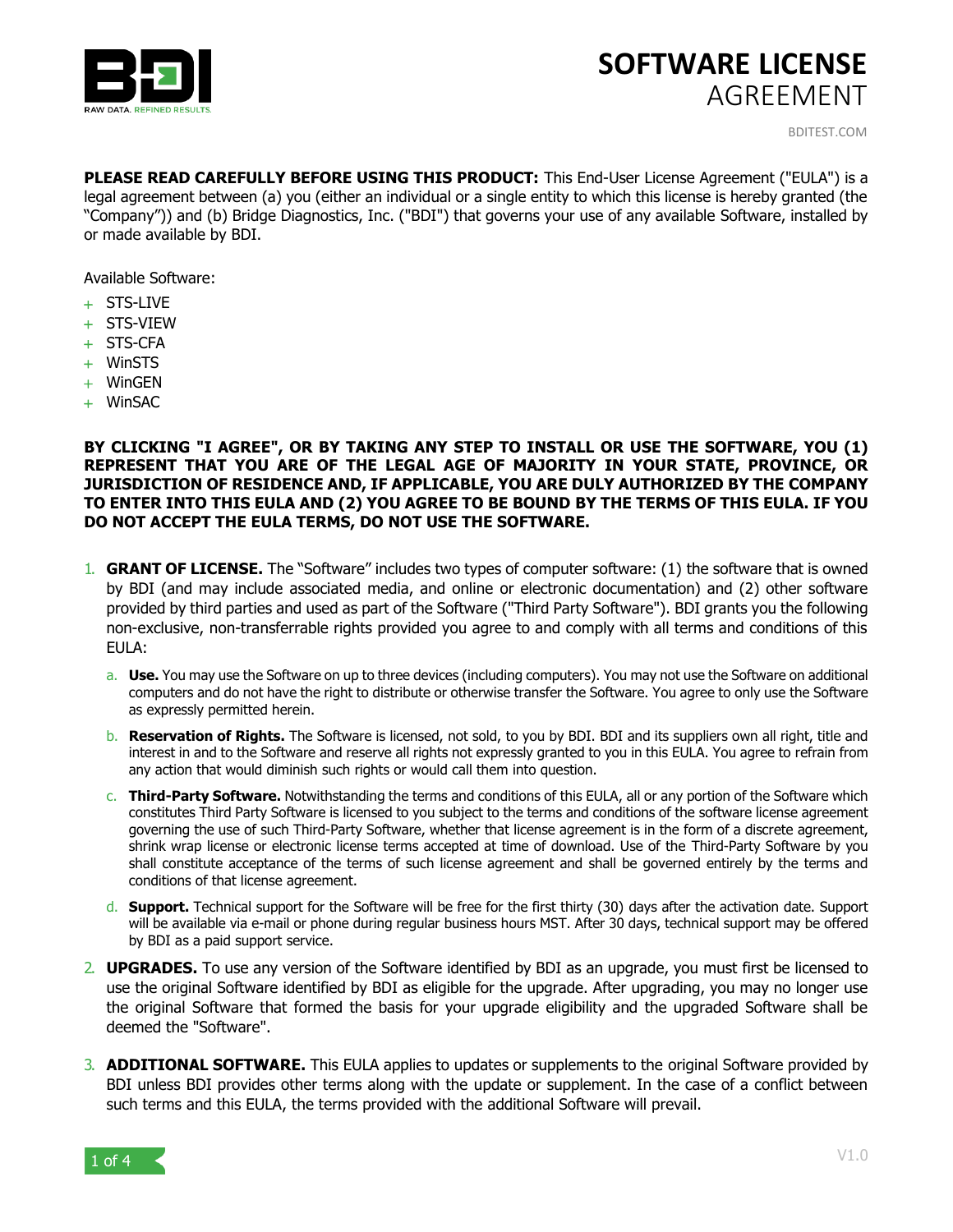

## **SOFTWARE LICENSE** AGREEMENT

BDITEST.COM

#### 4. **TRANSFER.**

- a. Third Party. The Software may only be transferred to another end user as part of a transfer of the computer(s) or equipment on which the Software is installed. Any transfer must include all component parts, media, printed materials and this EULA. Prior to the transfer, the end user receiving the transferred product must agree to all the EULA terms. Upon transfer of your computer(s) and/or equipment, your license is automatically terminated, and you are no longer permitted to use the Software.
- b. Restrictions. You may not rent, lease or lend the Software or use the Software for commercial timesharing or bureau use. You may not sublicense, assign or transfer the license or the Software except as expressly provided in this EULA.
- 5. **PROPRIETARY RIGHTS.** All intellectual property rights in the Software and user documentation are owned by BDI or its suppliers and are protected by law, including but not limited to copyright, trade secret, and trademark law, as well as other applicable laws and international treaty provisions. The structure, organization and code of the Software are the valuable trade secrets and confidential information of BDI and its suppliers. You shall not remove any product identification, copyright notices or proprietary restrictions from the Software.
- 6. **LIMITATION ON REVERSE ENGINEERING.** Except to the extent that such restriction is not permitted under applicable law, you are not permitted (and you agree not to) reverse engineer, decompile, disassemble or create derivative works of or modify the Software. Nothing contained herein shall be construed, expressly or implicitly, as transferring any right, license or title to you other than those explicitly granted under this EULA. BDI reserves all rights in its intellectual property rights not expressly transferred herein. Unauthorized copying of the Software or failure to comply with the restrictions in this EULA (or other breach of the license granted herein) will result in automatic termination of this Agreement and you agree that such breach will constitute immediate, irreparable harm to BDI for which monetary damages would be an inadequate remedy, and that injunctive relief will be an appropriate remedy for such breach. Nothing in this EULA shall be construed to limit remedies available to BDI.

#### 7. **TERM AND TERMINATION.**

- a. This EULA shall remain in effect unless and until terminated or rejected. This EULA will also terminate immediately and without additional notice in the event you breach this EULA and/or fail to comply with any term or condition of this EULA.
- b. In the event of termination, you agree to immediately discontinue use of the Software. Within one (1) month after termination of this EULA, you agree to furnish to BDI a certificate which certifies that the Software and all of its components, the original and all copies, in whole or in part and in any form, have been destroyed through your best effort and to the best of your knowledge. The provisions of Sections 5, 6, 9, 10, 11, 14 and 15 hereof shall survive any termination of this EULA.
- 8. **CONSENT TO USE OF DATA.** You agree that BDI and its suppliers may collect and use statistics on your use of the Software in technical information you provide in relation to support services related to the Software. BDI and its suppliers agree not to use this information in a form that personally identifies you except to the extent necessary to provide such services.

#### 9. **DISCLAIMER OF WARRANTIES.**

a. You acknowledge that the Software is for collecting data in combination with the hardware that is supported by the Software. YOU AGREE THAT THE USE OF THE SOFTWARE IS AT YOUR SOLE RISK AS TO SATISFACTORY QUALITY PERFORMANCE, ACCURACY AND EFFORT. Use of the Software may adversely affect the operation of other the Software and devices. To the maximum extent permitted under applicable law, the Software is offered on an "AS-IS" basis and BDI does NOT warrant that the functions contained in the Software will meet your requirements or that the operation of the Software will be uninterrupted or error free or that such errors will be corrected. Computer software is inherently subject to bugs and potential incompatibility with other computer software and hardware. You should not use the Software for any applications in which failure could cause any significant damage or injury to persons or tangible or intangible property.

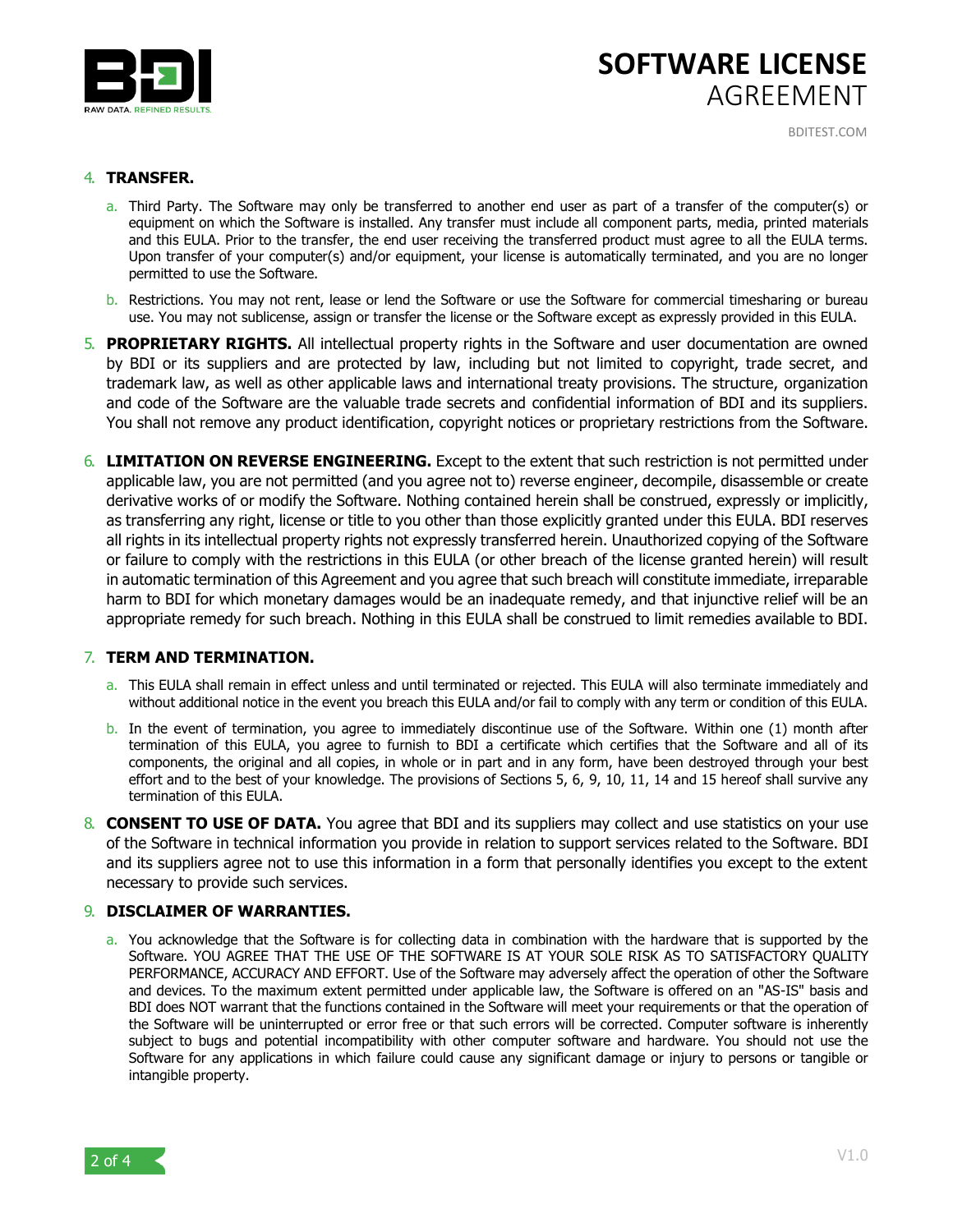

# **SOFTWARE LICENSE** AGREEMENT

BDITEST.COM

- b. EXCEPT AS MAY BE SET OUT IN A SPECIFIC WARRANTY ACCOMPANYING THE SOFTWARE, TO THE MAXIMUM EXTENT PERMITTED BY APPLICABLE LAW, BDI AND ITS SUPPLIERS PROVIDE THE SOFTWARE AND THIRD PARTY THE SOFTWARE "AS IS" AND WITH ALL FAULTS AND WITHOUT ANY OTHER WARRANTY OF ANY KIND, AND HEREBY DISCLAIM ALL OTHER WARRANTIES AND CONDITIONS, EITHER EXPRESS, IMPLIED, OR STATUTORY, INCLUDING, BUT NOT LIMITED TO, WARRANTIES OF TITLE AND NON-INFRINGEMENT, ANY IMPLIED WARRANTIES, DUTIES OR CONDITIONS OF MERCHANTABILITY, OF FITNESS FOR A PARTICULAR PURPOSE, AND OF LACK OF VIRUSES. NO ORAL OR WRITTEN INFORMATION OR ADVICE GIVEN BY BDI OR A BDI AUTHORIZED REPRESENTATIVE SHALL CREATE A WARRANTY. Some states/jurisdictions do not allow exclusion of implied warranties or limitations on the duration of warranties, so the above disclaimer may not apply to you in its entirety. To the extent applicable law requires BDI to provide warranties, you agree that the scope and duration of such warranty shall be to the minimum extent permitted under such applicable law.
- c. IN NO EVENT DOES BDI PROVIDE ANY WARRANTY OR REPRESENTATIONS WITH RESPECT TO ANY THIRD PARTY HARDWARE OR SOFTWARE WITH WHICH THE SOFTWARE IS DESIGNED TO BE USED, AND BDI DISCLAIMS ALL LIABILITY WITH RESPECT TO ANY FAILURES THEREOF.
- 10. **LIMITATION OF LIABILITY.** Notwithstanding any damages that you might incur, the entire liability of BDI and any of its suppliers under any provision of this EULA and your exclusive remedy for all of the foregoing shall be limited to the amount actually paid by you for the Software. TO THE MAXIMUM EXTENT PERMITTED BY APPLICABLE LAW, IN NO EVENT SHALL BDI OR ITS SUPPLIERS BE LIABLE FOR ANY SPECIAL, INCIDENTAL, INDIRECT, OR CONSEQUENTIAL DAMAGES WHATSOEVER (INCLUDING, BUT NOT LIMITED TO, DAMAGES FOR LOSS OF PROFITS, FOR LOSS OF DATA OR OTHER INFORMATION, FOR BUSINESS INTERRUPTION, FOR PERSONAL INJURY, FOR LOSS OF PRIVACY ARISING OUT OF OR IN ANY WAY RELATED TO THE USE OF OR INABILITY TO USE THE SOFTWARE, THE THIRD PARTY SOFTWARE AND/OR THIRD PARTY HARDWARE USED WITH THE SOFTWARE, OR OTHERWISE IN CONNECTION WITH ANY PROVISION OF THIS EULA), EVEN IF BDI OR ITS SUPPLIERS HAS BEEN ADVISED OF THE POSSIBILITY OF SUCH DAMAGES AND EVEN IF THE REMEDY FAILS OF ITS ESSENTIAL PURPOSE. Some states/jurisdictions do not allow the exclusion or limitation of incidental or consequential damages, so the above limitation or exclusion may not apply to you.
- 11. **INDEMNITY.** You agree to indemnify and hold BDI and its officers, directors, employees and licensors harmless from any claim or demand (including but not limited to reasonable legal fees) arising out of or related to your violation of the terms and conditions of this EULA, your violation of any laws, regulations or third party rights or your negligent acts, omissions or willful misconduct.
- 12. **U.S. GOVERNMENT CUSTOMERS.** The Software is a "Commercial Item", as that term is defined at 48 C.F.R. 2.101, consisting of "Commercial Computer Software" and "Commercial Computer Software Documentation", as such terms are used in 48 C.F.R. 12.212 and 48 C.F.R. 227.7202, as applicable. Consistent with 48 C.F.R. 12.212 and 48 C.F.R. 227.7202-1 through 227.7202-4, as applicable, the Software is licensed to U.S. Government end users (1) only as Commercial Items and (2) with only those rights as are granted to all other end users pursuant to the terms and conditions of this EULA. Unpublished rights are reserved under the copyright laws of the United States.
- 13. **COMPLIANCE WITH LAWS.** You shall comply with all laws and regulations of the United States and other countries ("Export Laws") to ensure that the Software is not (1) exported, directly or indirectly, in violation of Export Laws, or (2) used for any purpose prohibited by Export Laws, including, without limitation, nuclear, chemical, or biological weapons proliferation. You further agree that you will not use the Software for any purpose prohibited under applicable law.
- 14. **APPLICABLE LAW.** This EULA is governed by the laws of the State of Colorado exclusive of conflict of law provisions and you hereby agree to submit to the jurisdiction of the courts of the State of Colorado with respect to any proceedings arising from or related to this EULA. The parties hereby agree that this Agreement is not governed by the United Nations Convention on Contracts for the International Sale of Goods.